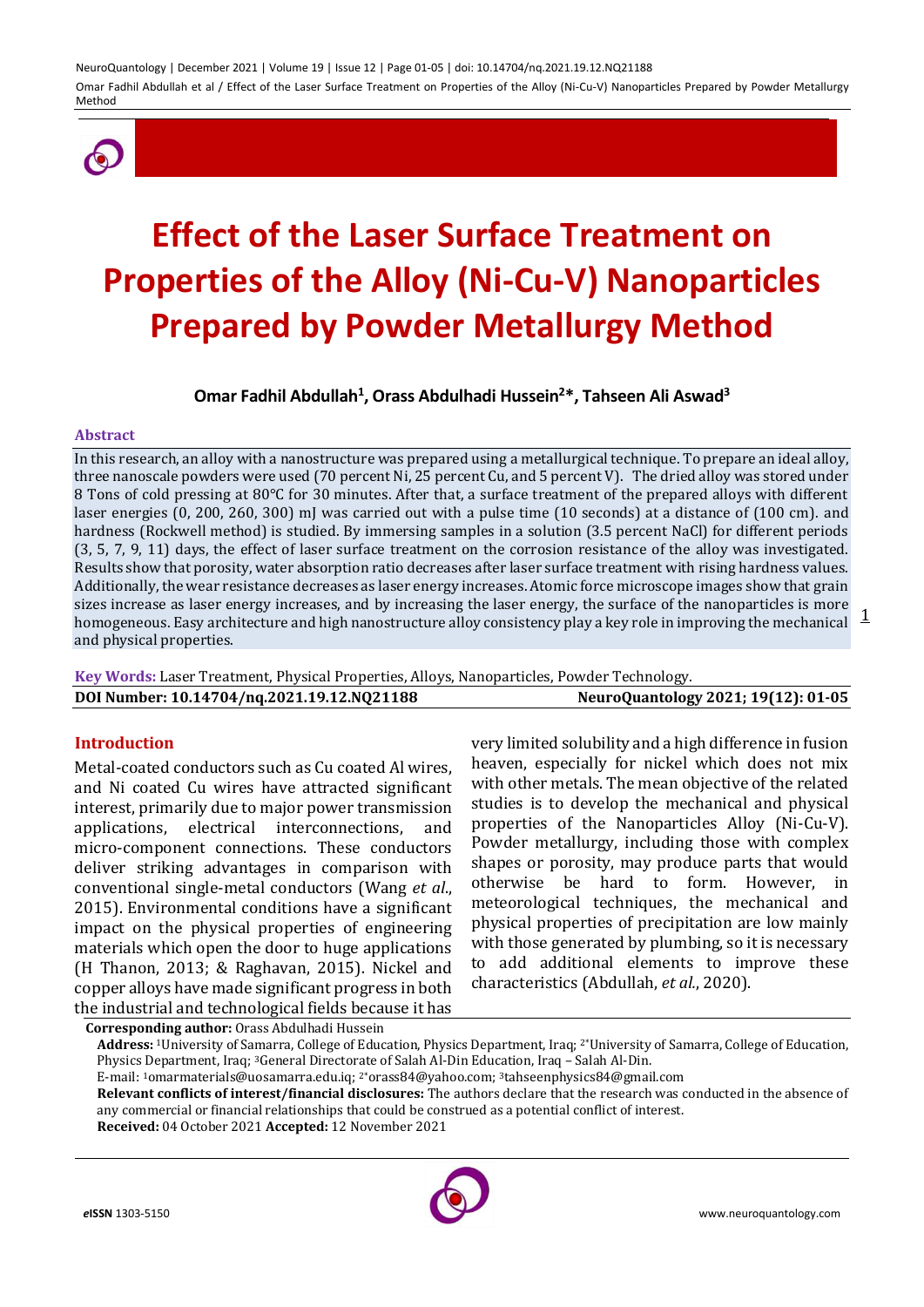One of the most interesting metal mixes is vanadium element powder, which has been added to mix nickel and copper powders to get the best alloy specification. The piston operation is carried out by a hydraulic piston following a complete mixing cycle. The sintering temperature was then carried out in an electric furnace using Arcon gas as an inert gas during the process to avoid oxidation (Huba, 2014; & Pogrebnjak, *et al*., 2012). Much of the works recently attracted attention to examining products Ni, Cu, and V. In 2011 Nathom et al. developed alloy Ni-Cu using a metallurgical technique (Nathom, *et al*., 2011). In addition, Abdullah examined Ni-Cu structural properties in (2018), Vanadium powder added with percentage (0, 1, 2, 3) percent (Abdullah, 2018).

# **Materials Preparation**

The (Ni-Cu-V) alloy was formed from high purity powders, mixed powders (70% Ni, 25% Cu, 5% V), and dried at 80°C for half an hour. Then molds with dimensions of  $= 1.6$  cm long, radius  $= 0.5$  cm were used to cast the samples as shown in Fig. 1.

The sample was then pressed down under an (8 ton) hydraulic piston. A German oven style (Renfert) model (Magma) used heat treatment of samples at various laser energies (0, 200, 260, 300) mJ. The grain size and purity of prepared metal powder are shown in Table 1.

**Table 1.** Data of grain size and purity of metallic powder

| Powder             | <b>Grain Size</b><br>[nm] | <b>Purity</b><br>$\%$ | <b>Origin</b>                |
|--------------------|---------------------------|-----------------------|------------------------------|
| Nickel powder      | 95                        | 99.99                 | Merck Co.-<br><b>GERMANY</b> |
| Copper<br>powder   | 80                        | 99.98                 | Buchs Fluka AG               |
|                    |                           |                       | Co.-GERMANY                  |
| Vanadium<br>powder | 85                        | 99.95                 | Buchs Fluka AG               |
|                    |                           |                       | Co.-GERMANY                  |



**Figure 1.** The moldings of the samples

### **Experimental Procedures**

After drying for an hour using the Archimedes method (oven temperature at 100°C), the samples were weighed to determine their dry weight (Wd), and other properties of the samples such as bulk density, porosity, and water absorption were measured. The samples are then placed in a container filled with water for one day (24 hours), after which they are removed and dried with a cotton cloth to ensure sample integrity and to prevent water withdrawal from the studied samples' external pores. Following that, the sample's weight is calculated again to determine the saturated weight (WS), and the hanging weight (Wi) is calculated by placing the saturated sample on the weight grid and hanging it in water (suspended method).

The apparent density (*A.D*) was calculated by the given relationship (Jassim, *et al*., 2015):

$$
A.D = \frac{Wd}{Wd - Wi} \times \rho \qquad (1)
$$

 $\rho$  represents the water density ( $gm/cm<sup>3</sup>$ ), and the apparent porosity (*A.P*) can be calculated using the following equation (Yadav, *et al*., 2012):

$$
A.P = \frac{\dot{w}s - Wd}{Ws - Wd} \times 100\% \quad (2)
$$

2

While the percentage of water absorption *(W.A)* is measured by the mathematical formula (Kocak, 2010):

$$
W.A = \frac{Ws - Wd}{Wdi} \times 100\% \quad (3)
$$

The samples are cleaned and weighed, then immersed in a solution (3.5% sodium chloride) for a variable period (3, 5, 7, 9, 11) days after that the sample is taken out of the solution and its weight is calculated by using balance type (Optika Level SR 6532-Italy), and through the following equation the lost weight (W) is calculated (Lajarin, 2018):

$$
W = \frac{Mg - Mi}{A}
$$
 (4)

Where Mg is the mass of the sample before immersion in the middle of the erosion and Mi is the mass of the sample after immersion in the middle of the erosion. Whereas A denotes the sample's surface area.

# **Results and Discussion**

# *Physical Tests of Alloy (Ni-Cu-V)*

Fig. 2 indicates the visible sample density as a function of laser power. With increasing laser energies, the apparent density of the samples is observed to increase. This is due to a decrease in the

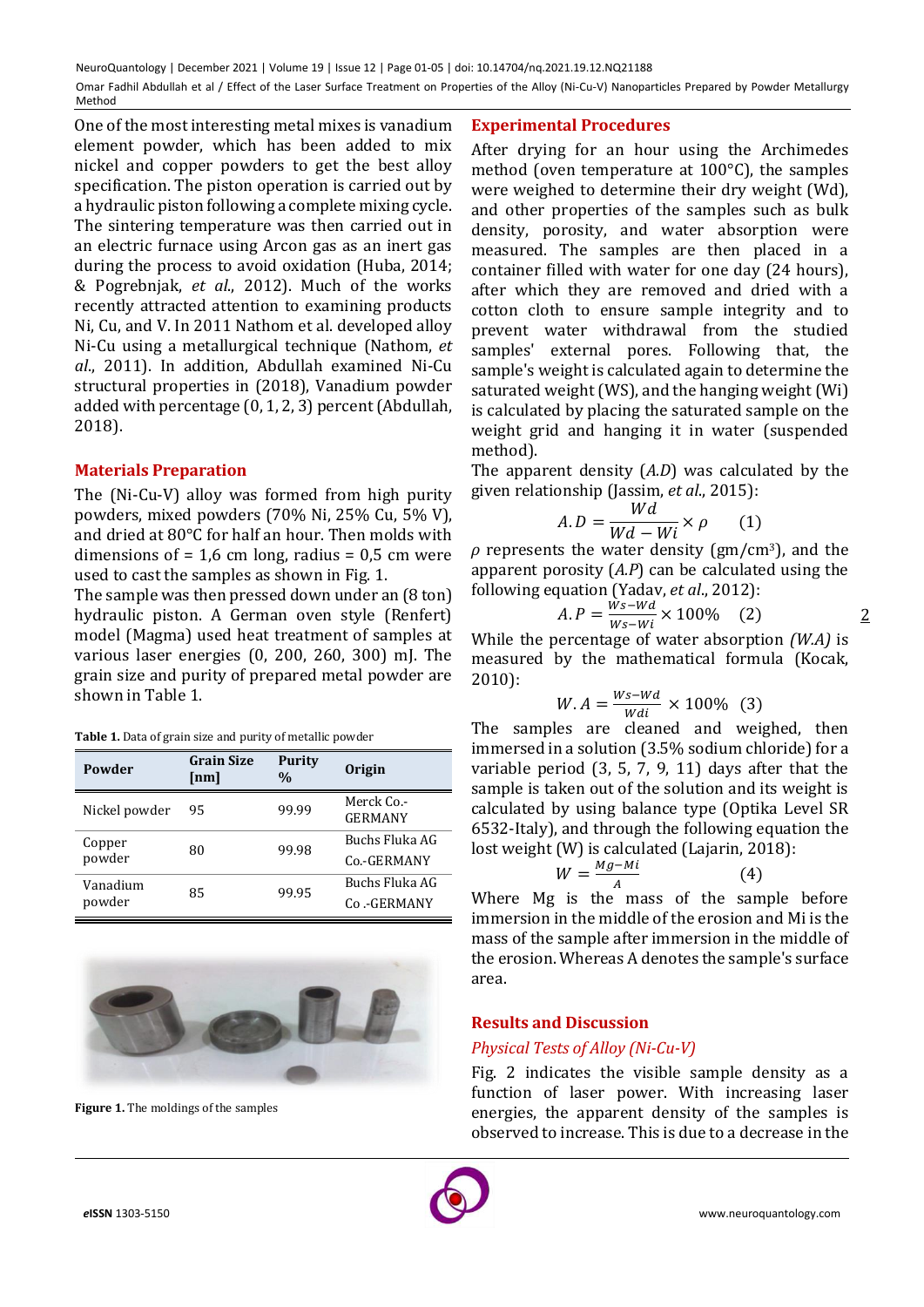pores of the alloy and an increase in its homogeneity. This result is consistent with (Monzen et al., 2010; & Varea et al., 2012).



**Figure 2.** Apparent density versus laser energy

On the other side, Fig. 3 shows the alloy's porosity values as a function of laser energy, while Fig. 4 shows the laser energy dependency on water absorption. All statistics agree that the values of porosity and absorption decrease as laser energy increases. Rising laser energy results in increased bonding between powder grains. However, these pores decrease and shape changes. Porosity and absorption tests indicate they are in accordance with virtual density and conduct inversely.



**Figure 3.** Apparent porosity as a function of laser energy



**Figure 4.** Absorption as a function of laser energy

From figs. 3 and 4, we note that the relationship between porosity and absorption is linear, as shown in fig. 5.



**Figure 5.** The relationship between porosity and absorption

In addition, Fig. 6 shows the significant amount of sample weight loss versus immersion time at different laser energy namely (0, 200, 260, 300) mJ. The result indicates that the resistance to corrosion decreases each time the immersion time increases.



**Figure 6.** Weight loss versus immersion time at different laser energy

Fig. 7 depicts the hardness values (HRC) (gm / mm2) for the investigated samples at different laser energies. From this chart, it is apparent that the hardness values increase with laser energy, resulting in harmony with work (using heat treatment instead of laser treatment) (Rahimian, *et al*., 2009).



3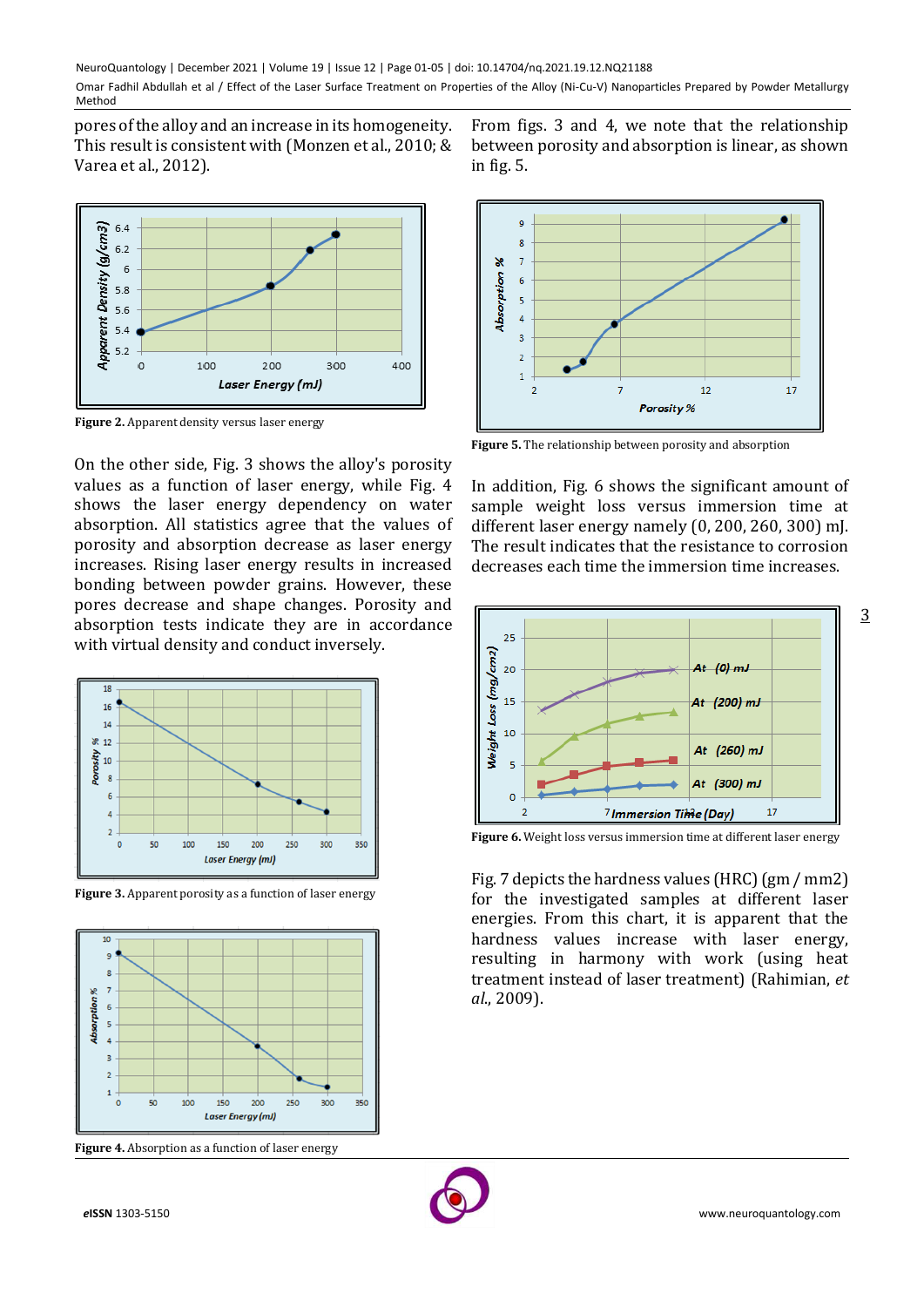

**Figure 7.** Plot of hardness versus laser energy

## *Surface Morphology of Alloy (Ni-Cu-V)*

Fig. 8 displays Atomic Force Microscope (AFM) nanoparticles of the alloy (Ni-Cu-V) at specific laser energies (0, 200, 260, 300) mJ. The grain size slowly increases with increasing laser energy can be seen. In addition, the surface of the nanoparticle has been smooth with increased laser energy, which leads to improved crystallization processes at (300) mJ. The nanoparticles surface thus has a homogeneous structure with laser energy, this finding is in accordance with the study (Ţălu, *et al*., 2015).



**Figure 8.** AFM images of nanoparticles alloy a) without laser, b) 200 mJ , c) 260 mJ , and d) 300 mJ

# **Conclusions**

The current study found that apparent density and hardness values responded well to laser energy, due to the increased diffusion of the compound and the disappearance of pores. In addition, the porosity and water absorption can be modified by laser surface treatment by controlling the laser energy. Furthermore, increasing the laser power improves corrosion resistance, which may open up the possibility of improving sample properties for marine applications.

The surface of the nanoparticles becomes more homogeneous as the laser power increases. Furthermore, the development of sample surfaces through smoothness degree and homogeneity with an increase of laser surface treatment has been

demonstrated through careful modification of experimental conditions. It has also been demonstrated that there is an inverse relationship between grain size and laser surface treatment, implying that the creation of an ideal alloy is possible.

### **Acknowledgments**

This research was funded by the Materials Science Research Program at the University of Samarra's College of Education, Department of Physics., and the General Directorate of Salah Al-Din Education and Ministry of Science & Technology in the Iraq Republic.



4